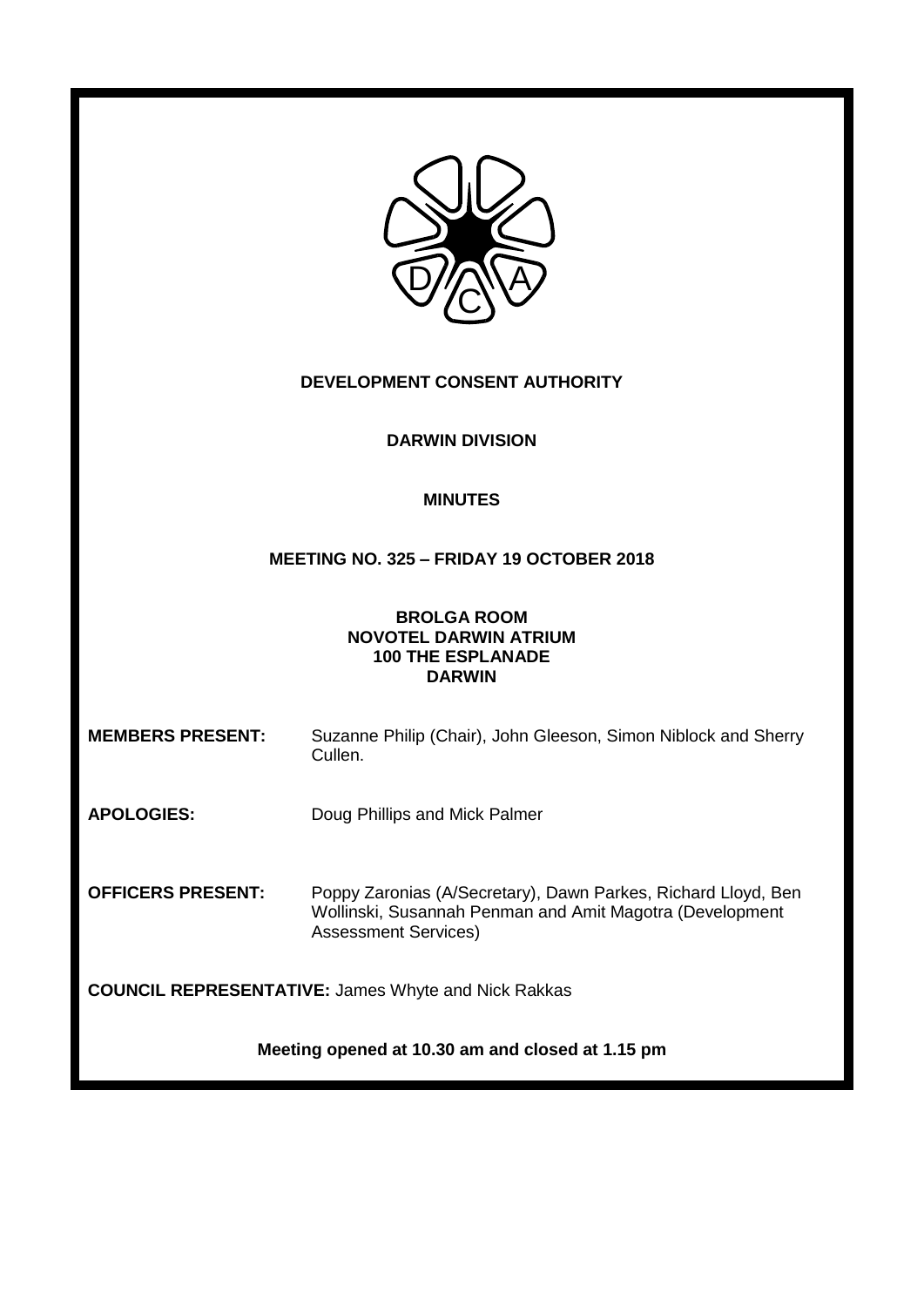**THE MINUTES RECORD OF THE EVIDENTIARY STAGE AND THE DELIBERATIVE STAGE ARE RECORDED SEPARATELY. THESE MINUTES RECORD THE DELIBERATIVE STAGE. THE TWO STAGES ARE GENERALLY HELD AT DIFFERENT TIMES DURING THE MEETING AND INVITEES ARE PRESENT FOR THE EVIDENTIARY STAGE ONLY.**

## **ITEM 1 VERANDAH ADDITION TO AN EXISTING SINGLE DWELLING WITH A PA2018/0349 REDUCED FRONT SETBACK LOT 8834 (415) TROWER ROAD, TOWN OF NIGHTCLIFF APPLICANT NOW RESOURCES PTY LTD**

Mr Sam Hedger (Now Renovations) attended.

**RESOLVED** That, the Development Consent Authority vary the requirements of Clause 7.3 **171/18** (Building Setbacks of Residential Buildings and Ancillary Structures) of the Northern Territory Planning Scheme, and pursuant to section 53(a) of the *Planning Act*, consent to the application to develop Lot 8834 (415) Trower Road, Town of Nightcliff for the purpose of a verandah addition to an existing single dwelling with a reduced front setback, subject to the following conditions:

## **CONDITIONS PRECEDENT**

1. Prior to the commencement of works, a schematic plan demonstrating the on-site collection of stormwater and its discharge into the City of Darwin stormwater drainage system shall be submitted to and approved by the City of Darwin, to the satisfaction of the consent authority. The plan shall include details of site levels and Council's stormwater drain connection point/s. The plan shall also indicate how stormwater will be collected on the site and connected underground to Council's system or an alternate approved connection.

### **GENERAL CONDITIONS**

- 2. The works carried out under this permit shall be in accordance with the drawings, endorsed as forming part of this permit.
- 3. The owner of the land must enter into agreements with the relevant authorities for the provision of electricity facilities to the development shown on the endorsed plans in accordance with the authorities' requirements and relevant legislation at the time.
- 4. Any developments on or adjacent to any easements on site shall be carried out to the requirements of the relevant service authority to the satisfaction of the consent authority.
- 5. Stormwater is to be collected and discharged into the drainage network to the technical standards of and at no cost to City of Darwin as the case may be to the satisfaction of the consent authority.
- 6. The landscaping shown on the endorsed plans must be maintained to the satisfaction of the consent authority, including that any dead, diseased or damaged plants are to be replaced.

## **NOTES**

Page 2 of 14

| These minutes record persons in attendance at the meeting and the resolutions of the  |
|---------------------------------------------------------------------------------------|
| Development Consent Authority on applications before it.                              |
| Reliance on these minutes should be limited to exclude uses of an evidentiary nature. |
|                                                                                       |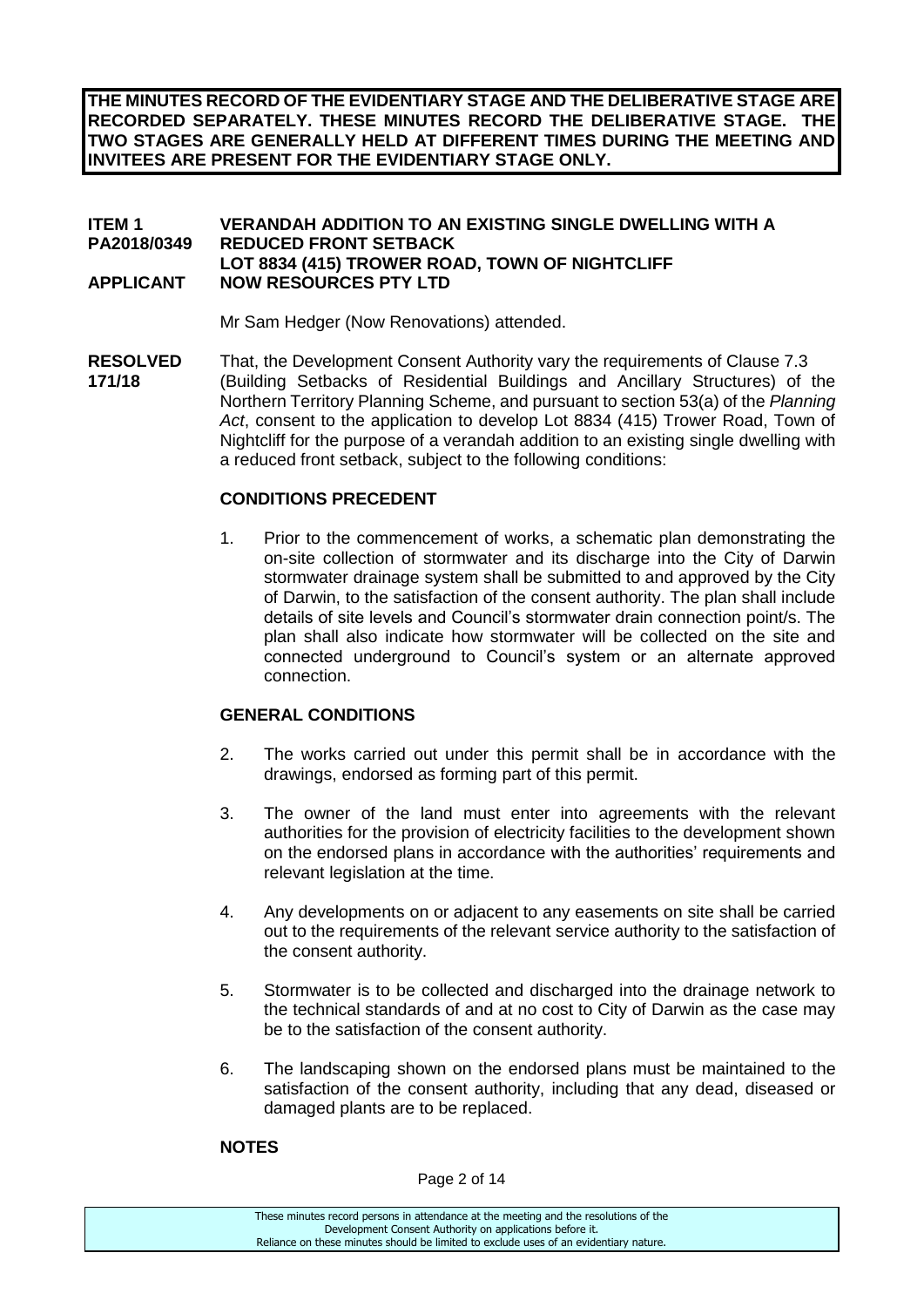- 1. The Power and Water Corporation advises that the Water and Sewer<br>Services **Development** Section Services Development (landdevelopmentnorth@powerwater.com.au) and Power Network Engineering Section (powerconnections@powerwater.com.au) should be contacted via email a minimum of 1 month prior to construction works commencing to determine the Corporation's servicing requirements, and the need for upgrading of on-site and/or surrounding infrastructure.
- 2. The Northern Territory Environment Protection Authority advises that construction work should be conducted in accordance with the Authority's Noise Guidelines for Development Sites in the Northern Territory. The guidelines specify that on-site construction activities are restricted to between 7am and 7pm Monday to Saturday and 9am to 6pm Sunday and Public Holidays. For construction activities outside these hours refer to the guidelines for further information.
- 3. Any proposed works on/over City of Darwin property shall be subject to separate application to City of Darwin and shall be carried out to the requirements and satisfaction of City of Darwin.
- 4. City of Darwin advises that designs and specifications for landscaping of the road verges adjacent to the property shall be submitted for approval by the General Manager Infrastructure, City of Darwin and all approved works shall be constructed at the applicant's expense, to the requirements of City of Darwin.

# **REASONS FOR THE DECISION**

1. Pursuant to section 51(a) of the *Planning Act*, the consent authority must take into consideration the planning scheme that applies to the land to which the application relates.

The primary purpose of Zone SD is to provide single dwellings on individual lots. The proposal continues to provide a single dwelling on the lot. The proposal does not deviate from the primary purpose of the zone.

The proposal has been assessed against the Northern Territory Planning Scheme and does not comply with Clause 7.3 (Building Setbacks of Residential Buildings and Ancillary Structures).

Clause 2.5(4) (Exercise of Discretion by the Consent Authority) allows the authority to vary the provisions of Parts 4 or 5 only if it is satisfied that special circumstances justify the giving of consent.

In accordance with Clause 2.5 (Exercise of discretion by the consent authority) of the NT Planning Scheme, the following design features and site conditions are considered to be sufficient special circumstances to justify the granting of a variation to Clause 7.3 (Building Setbacks of Residential Buildings and Ancillary Structures) of the scheme. The reasons for which are outlined below:

- The lot is located on a corner having dual street frontages.
- There is currently no access from the primary street frontage.

Page 3 of 14

| These minutes record persons in attendance at the meeting and the resolutions of the  |
|---------------------------------------------------------------------------------------|
| Development Consent Authority on applications before it.                              |
| Reliance on these minutes should be limited to exclude uses of an evidentiary nature. |
|                                                                                       |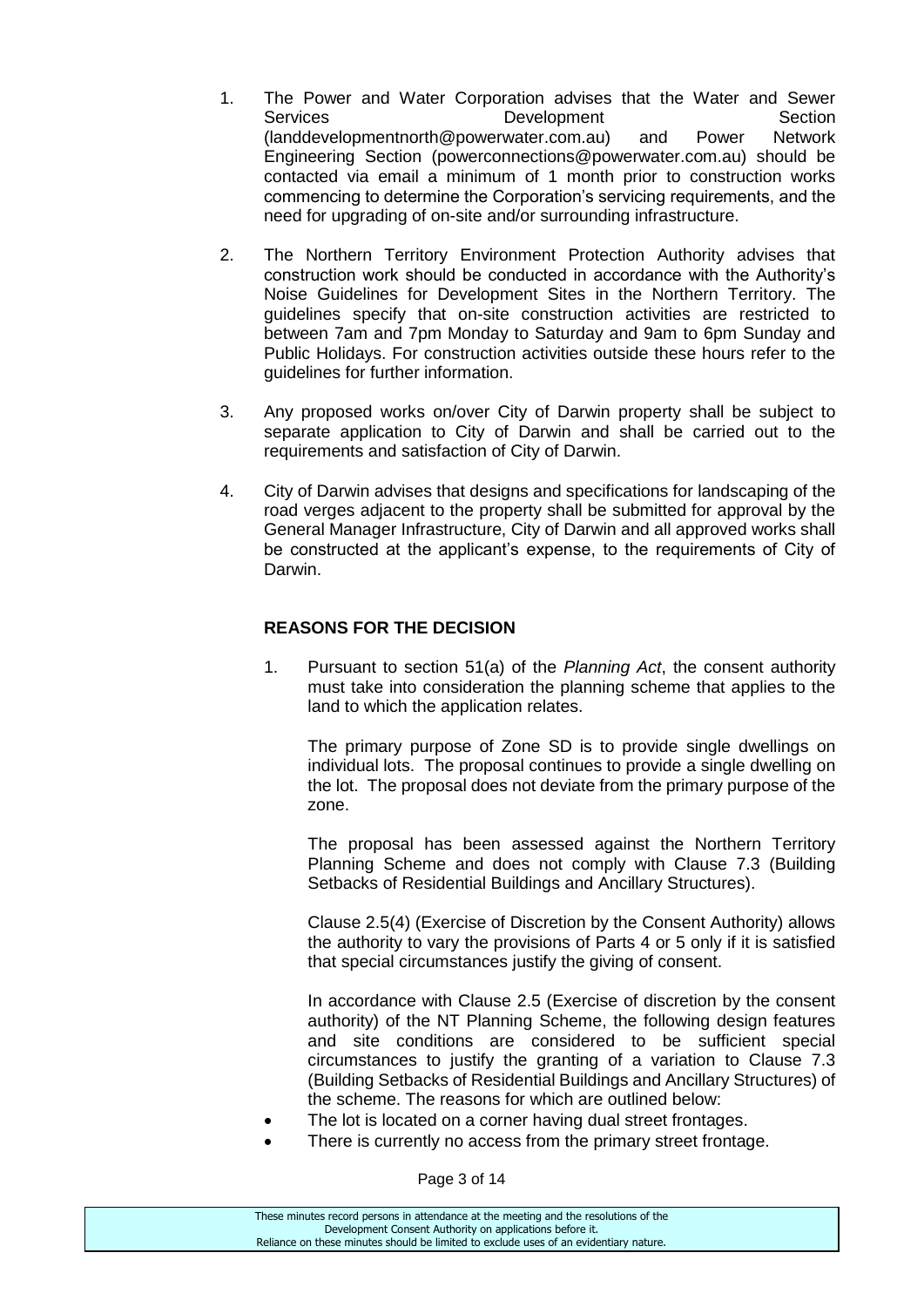- The primary street setback unduly restricts development as the building is sited on the lot with:
	- o The secondary street acting as the primary street with vehicle and pedestrian access.
	- o The lot is sited as if the primary street was a side boundary.
- The proposed verandah stays consistent with the existing development character.
- There is a large nature strip between the front boundary and the road reducing impacts of building massing when viewed from the street.

A thorough assessment of the application against the *Planning Act* and Northern Territory Planning Scheme has been conducted by Development Assessment Services. A variation to the requirements of Clause 7.3 (Building Setbacks for Residential Buildings and Ancillary Structures) is supported as:

- Special circumstances exist to justify the giving of consent.
- The encroachment into the front setback is minor in nature and is sited to provide an adequate level of visual amenity.
- The proposed development is consistent with the primary purpose of the zone, being ancillary to a single dwelling and not having any detrimental effect on residential amenity.
- 2. Pursuant to section 51(j) of the *Planning Act,* the consent authority must take into consideration the capability of the land to which the proposed development relates to support the proposed development and the effect of the development on the land and on other land, the physical characteristics of which may be affected by the development.

The land is capable of supporting the proposed development as the verandah is ancillary to the main use and does not change the number of dwellings on the lot. Furthermore, the service authorities did not raise any concerns with land capability.

3. Pursuant to section 51(n) of the *Planning Act*, the consent authority must take into consideration the potential impact on the existing and future amenity of the area in which the land is situated.

The proposed verandah addition would be unlikely to have an adverse impact on the existing and future amenity of the area. The proposal is consistent with Zone SD (Single Dwelling), with verandahs reasonably expected within the zone.

**ACTION:** Notice of Consent and Development Permit

#### **ITEM 2 CHANGE OF USE FROM LICENSED CLUB TO LEISURE AND RECREATION PA2018/0369 (YOGA STUDIO) LOT 4933 (31) BISHOP STREET, TOWN OF DARWIN APPLICANT CHRISTINE LALOR**

Ms Christine Lalor (Flametree Yoga) and Mr Tony O'Neil (Building owner) attended.

| These minutes record persons in attendance at the meeting and the resolutions of the  |
|---------------------------------------------------------------------------------------|
| Development Consent Authority on applications before it.                              |
| Reliance on these minutes should be limited to exclude uses of an evidentiary nature. |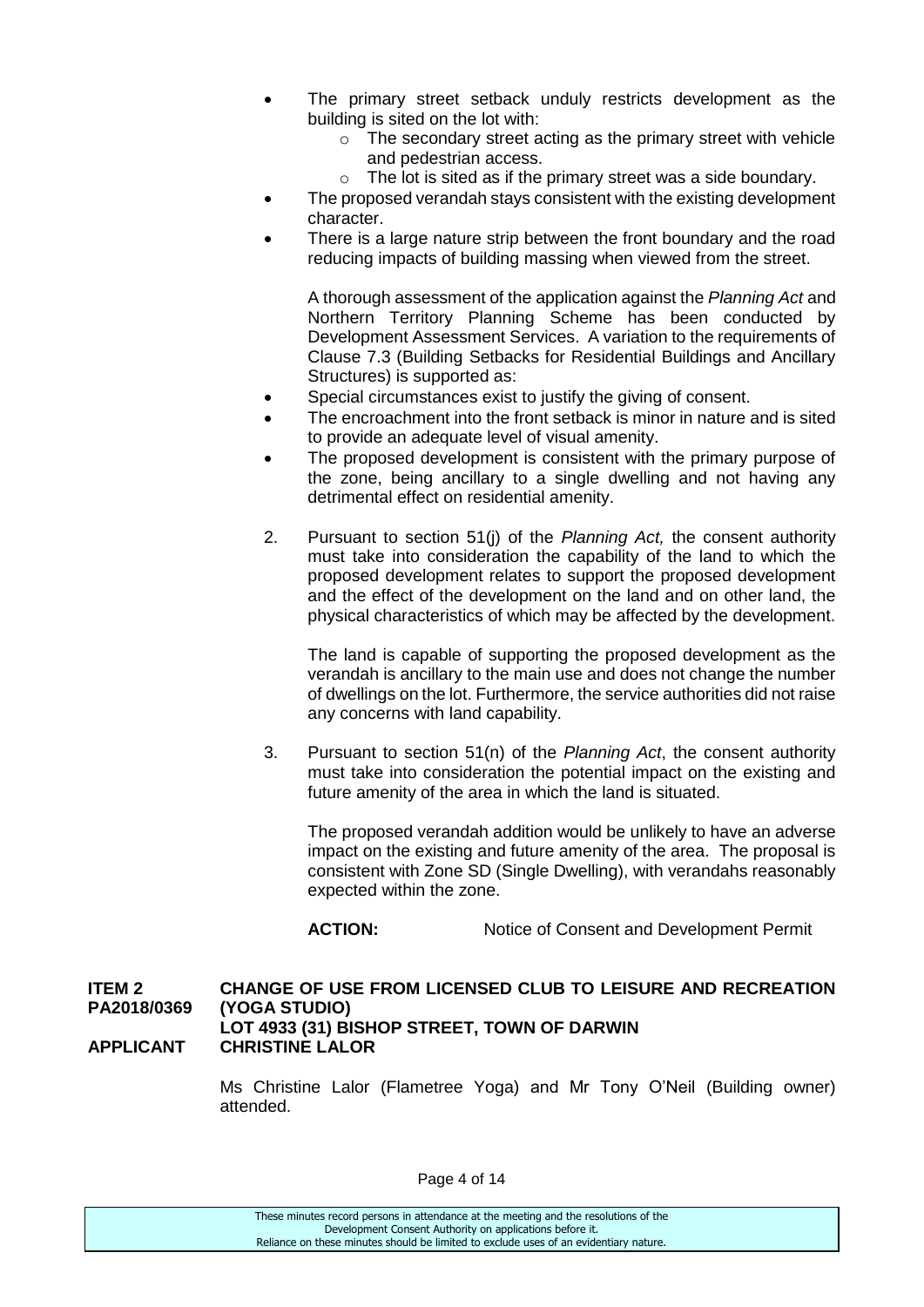DAS tabled an email from the applicant requesting amended wording to proposed condition number 3.

**RESOLVED** That, the Development Consent Authority reduce the car parking requirements **172/18** pursuant to Clause 6.5.2 (Reduction in Parking Requirements), and vary the requirements of Clause 6.5.3 (Parking Layout) and Clause 9.1.1 (Industrial Setbacks) of the Northern Territory Planning Scheme, and pursuant to section 53(a) of the *Planning Act*, consent to the application to develop Lot 4933 (31) Bishop Street, Town of Darwin for the purpose of change of use from licensed club to leisure and recreation (yoga studio), subject to the following conditions:

#### **GENERAL CONDITIONS**

- 1. The works carried out under this permit shall be in accordance with the drawings endorsed as forming part of this permit.
- 2. The use and/or development as shown on the endorsed plans must not be altered without the further consent of the consent authority.
- 3. Large group classes must not operate between 8am and 5pm on weekdays (i.e. Monday to Friday). Smaller group classes, comprising ten (10) or less students, may operate within those hours.
- 4. The owner of the land must enter into agreements with the relevant authorities for the provision of water supply, drainage, sewerage facilities and electricity to the land shown on the endorsed plan in accordance with the authorities' requirements and relevant legislation at the time.
- 5. The car parking shown on the endorsed plan(s) must be available at all times for the exclusive use of the occupants of the development and their visitors/ clients.
- 6. No fence, hedge, tree or other obstruction exceeding a height of 0.6m is to be planted or erected so that it would obscure sight lines at the junction of the driveway and the public street.
- 7. All new air conditioning condensers (including any condenser units required to be added or replaced in the future) are to be appropriately screened from public view, located so as to minimise thermal and acoustic impacts on neighbouring properties and condensate disposed of to ground level in a controlled manner to the satisfaction of the consent authority.

## **NOTES:**

- 1. Notwithstanding the approved plans, all signage is subject to Darwin Council approval, at no cost to Council.
- 2. Any proposed works on/over City of Darwin property shall be subject to separate application to City of Darwin and shall be carried out to the requirements and satisfaction of City of Darwin.
- 3. The applicant is advised to engage a building certifier, within the meaning of the Building Act, as to whether the building/s comply with the *Building Act* and associated Regulations.

Page 5 of 14

These minutes record persons in attendance at the meeting and the resolutions of the Development Consent Authority on applications before it. Reliance on these minutes should be limited to exclude uses of an evidentiary nature.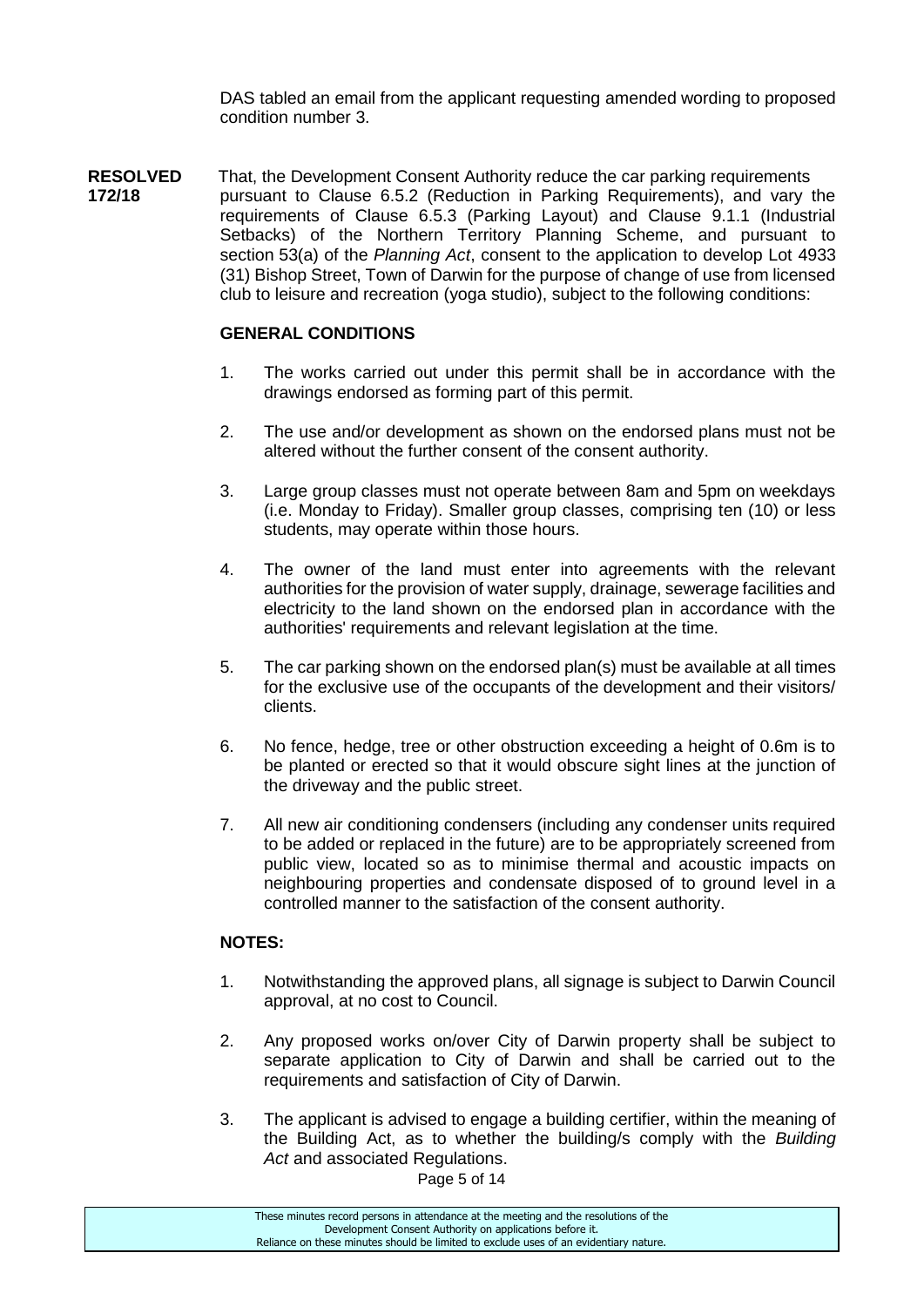4. The Power and Water Corporation advises that the Water and Sewer Services **Development** Development Section [\(landdevelopmentnorth@powerwater.com.au\)](mailto:landdevelopmentnorth@powerwater.com.au) and Power Network Engineering Section [\(powerconnections@powerwater.com.au\)](mailto:powerconnections@powerwater.com.au) should be contacted via email a minimum of 1 month prior to construction works commencing in order to determine the Corporation's servicing requirements, and the need for upgrading of on-site and/or surrounding infrastructure.

## **REASONS FOR THE DECISION**

1. Pursuant to section 51(a) of the *Planning Act,* the consent authority must take into consideration the planning scheme that applies to the land to which the application relates.

The NT Planning Scheme applies to the land and the site is located within Zone GI (General Industry). It is surrounded by lots developed for a range of uses consistent within this zone. The proposal is for a yoga studio located within an existing building in Zone GI (General Industry). The use aligns with the defined use of 'leisure and recreation' which is a discretionary use in Zone GI (General Industry).

The yoga studio will offer opportunities for all local employees to capitalise on the classes before or after work, thus providing a 'service' for the area as required by the purpose statement for Zone GI (General Industry). In addition, the site is within close proximity (within 240 metres) to various residential zones whose occupants will be able to walk or cycle to the subject place for yoga classes without having to rely on a vehicle.

The authority noted that the existing development in the immediate vicinity of the subject site consists mostly of office, shop, showroom sales and warehouse uses and therefore it is unlikely that the yoga studio will be impacted by undue noise, dust, smoke etc. normally associated with heavy industrial uses located within a GI zone. There is limited opportunity for heavy industrial uses to be introduced within the immediate area given the likely unsuitability of the existing buildings to accommodate such uses. Furthermore, the *Darwin Inner Suburbs Area Plan* has identified the area in Zone GI (General Industry), where the subject site is located, as a 'Potential Area for Change' to a 'Service Commercial Area', which in time will see the area evolve away from industrial uses to accommodate more commercial uses.

For the reasons discussed above, the authority determined that the proposed development of a yoga studio in this location was an appropriate use of the site under the current GI (General Industry) zoning and under the potential future SC (Service Commercial) zoning.

2. Pursuant to Clause 2.5 (Exercise of Discretion by the Consent Authority) of the Northern Territory Planning Scheme the Authority may consent to a development that does not meet the standard set out in Part 4 and 5 of the NT Planning Scheme where it is satisfied that special circumstances justify the granting of consent: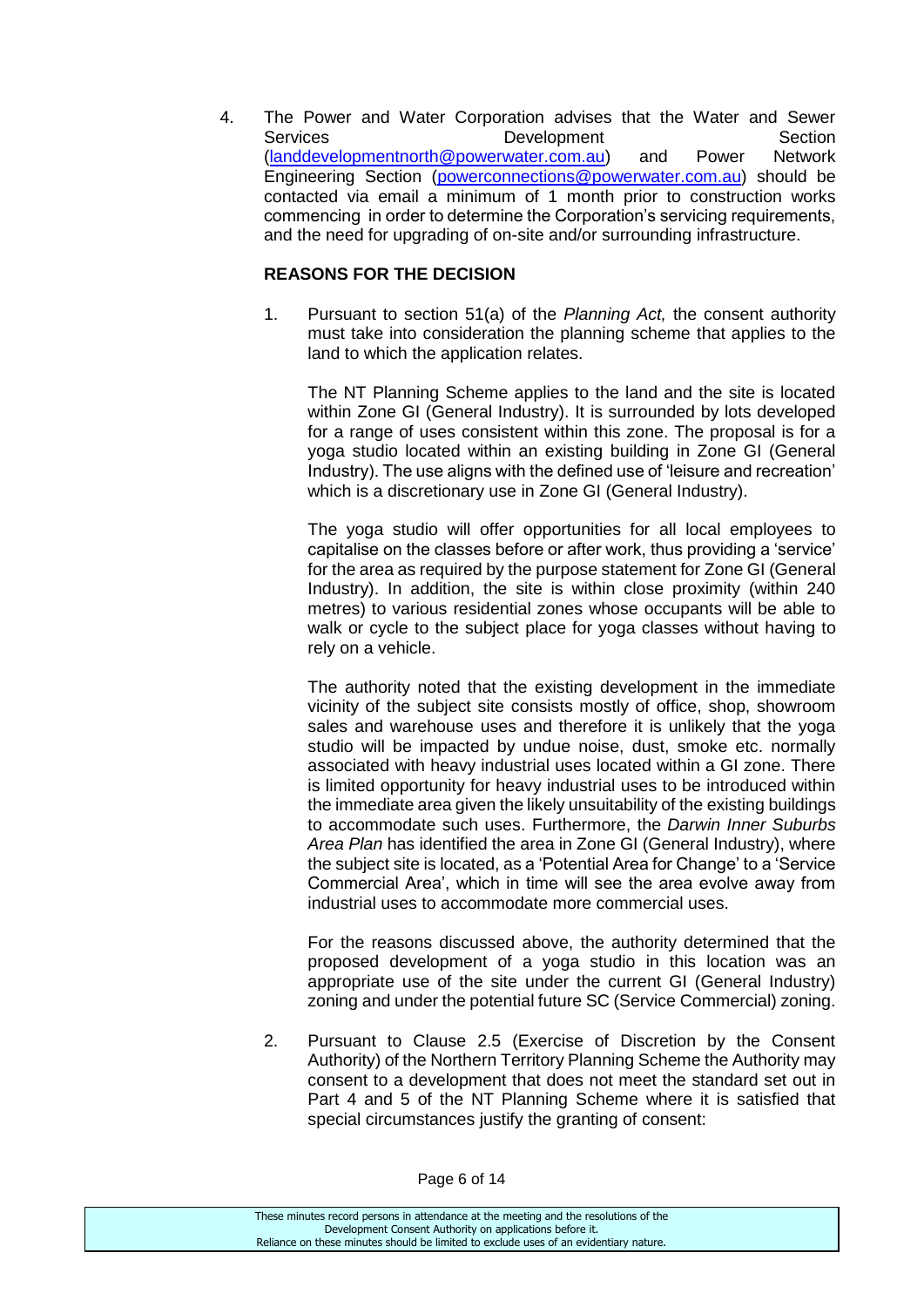- a) A variation to Clause 6.5.3 (Parking Layout) is considered justifiable as the car parking layout is an existing situation, which cannot conveniently be rectified; and as existing verge and site plantings go some way to softening the impact of the hardstand.
- b) A variation to Clause 9.1.1 (Industrial Setbacks) is considered justifiable as the building is existing and cannot conveniently be rectified to comply with current setback requirements; and as no concerns regarding the capability of the building have been identified.
- 3. A reduction in car parking pursuant to Clause 6.5.2 (Reduction in Parking Requirements) is considered appropriate for the following reasons:
	- a) The proposal utilises an existing building, which covers almost the entire lot with no remaining space available to accommodate additional bays.
	- b) An assessment of the use based upon the session times and members visiting the studio generates less shortfall as compared to the generic 'leisure and recreation' requirements of the NT Planning Scheme.
	- c) A survey of the area identified 44 on street car parking bays within 100 metres of the subject site, which will be available for the use by students of the yoga studio. Additional on street car bays are located beyond this catchment.
	- d) A condition has been imposed to restrict the number of students in class during business hours on weekdays to mitigate against any potential traffic and parking conflict between the studio and surroundings businesses. It is noted that smaller group classes between 8am and 5pm on weekdays are required to service those who are unable or unprepared to come to class after 5pm, being mainly the mature aged, persons with a disability or needing particular attention to chronic health issues, mothers, and children.
- 4. Pursuant to section 51(n) of the *Planning Act*, the consent authority must take into consideration the potential impact on the existing and future amenity of the area in which the land is situated.

The re-use of the currently vacant building is likely to improve the amenity of the area through increased surveillance and activation. Whilst there is a car-parking shortfall this is unlikely to adversely impact on the amenity of the area given the availability of on street car parking.

ACTION: Notice of Consent and Development Permit

## **ITEM 3 PART CHANGE OF USE FROM WAREHOUSE TO PLACE OF WORSHIP AND A CARETAKERS RESIDENCE EXCEEDING 50M<sup>2</sup> PA2018/0238 LOT 5641 (4) STEELE STREET, TOWN OF DARWIN APPLICANT ONE PLANNING CONSULT**

Mr Israel Kgosiemang (One Planning Consult) and Mr Savvas Savvas (Savvas Architects) attended along with their clients Mr Khanaf and Mr Rhony.

Page 7 of 14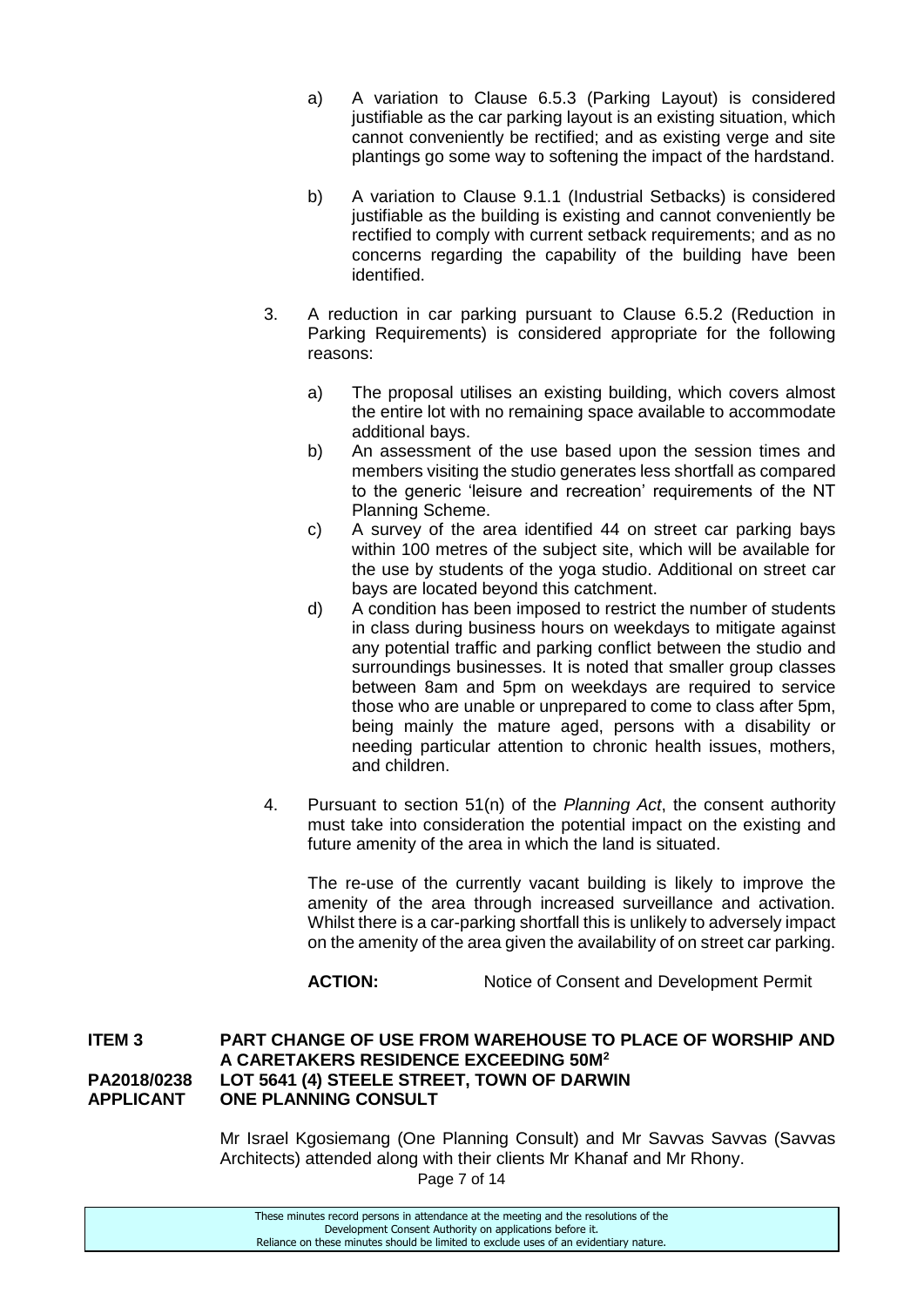Submitter Mr Brad Cunnington (Northern Planning Consultants Pty Ltd) attended.

Mr Israel Kgosiemang tabled a stage one Environment Assessment Report prepared by Sonus Pty Ltd.

**RESOLVED** That, pursuant to section 53(c) of the *Planning Act*, the Development Consent **173/18** Authority refuse to consent to the application to develop Lot 8641 (4) Steele Street, Town of Darwin for the purpose of part change of use from warehouse to place of worship and a caretakers residence exceeding  $50m^2$ , for the following reasons:

#### **REASONS FOR DECISION**

1. Pursuant to section 51(a) of the *Planning Act*, the consent authority must take into consideration the planning scheme that applies to the land to which the application relates.

The Northern Territory Planning Scheme (NTPS) applies to the land and the site is within Zone GI (General Industry). As per Clause 5.12 of the NTPS, the primary purpose of Zone GI is to provide for general industry. Offices are expected to primarily provide a service to the general industry in the zone and be of a size commensurate with the service provided and shops are expected to be limited to those that either service the needs of the general industry in the zone or would be in appropriate in a commercial zone.

The authority initially deferred consideration of the application to enable the applicant to provide further information as to why the proposal is a suitable land use in Zone GI (General Industry) and adequate justification to warrant a departure from the primary purpose of Zone GI being to provide for general industry.

In response to the Notice of Deferral the applicant provided the following information to demonstrate the suitability of the proposed place of worship in Zone GI:

a written response to the matter of deferral;

 a locality plan showing existing uses surrounding the subject site (Lot 8641);

 a zoning plan of the Winnellie and Woolner area with details of existing uses; and

 noise levels generated from the adjacent existing industrial use (to the east) at Lot 8643.

The authority reconsidered the application and additional information in detail and noted that the applicant's claim regarding the suitability of the land for the purpose of a place of worship relies upon the fact that the existing land uses surrounding the subject site have been fully developed. The authority considered that while surrounding sites may currently be developed with uses resulting in relatively unobtrusive impacts on the surrounding amenity, the GI zoning allows for permitted uses that could by nature of their operation adversely affect the amenity of the surrounding locality by reason of the emission of noise, vibration, smell, fumes, smoke, vapour, steam, soot, ash, dust, waste water, waste products, grit, oil or otherwise. These permitted uses include transport terminal, recycling depot, motor repair station, motor body works and general industry.

Page 8 of 14

| These minutes record persons in attendance at the meeting and the resolutions of the  |
|---------------------------------------------------------------------------------------|
| Development Consent Authority on applications before it.                              |
| Reliance on these minutes should be limited to exclude uses of an evidentiary nature. |
|                                                                                       |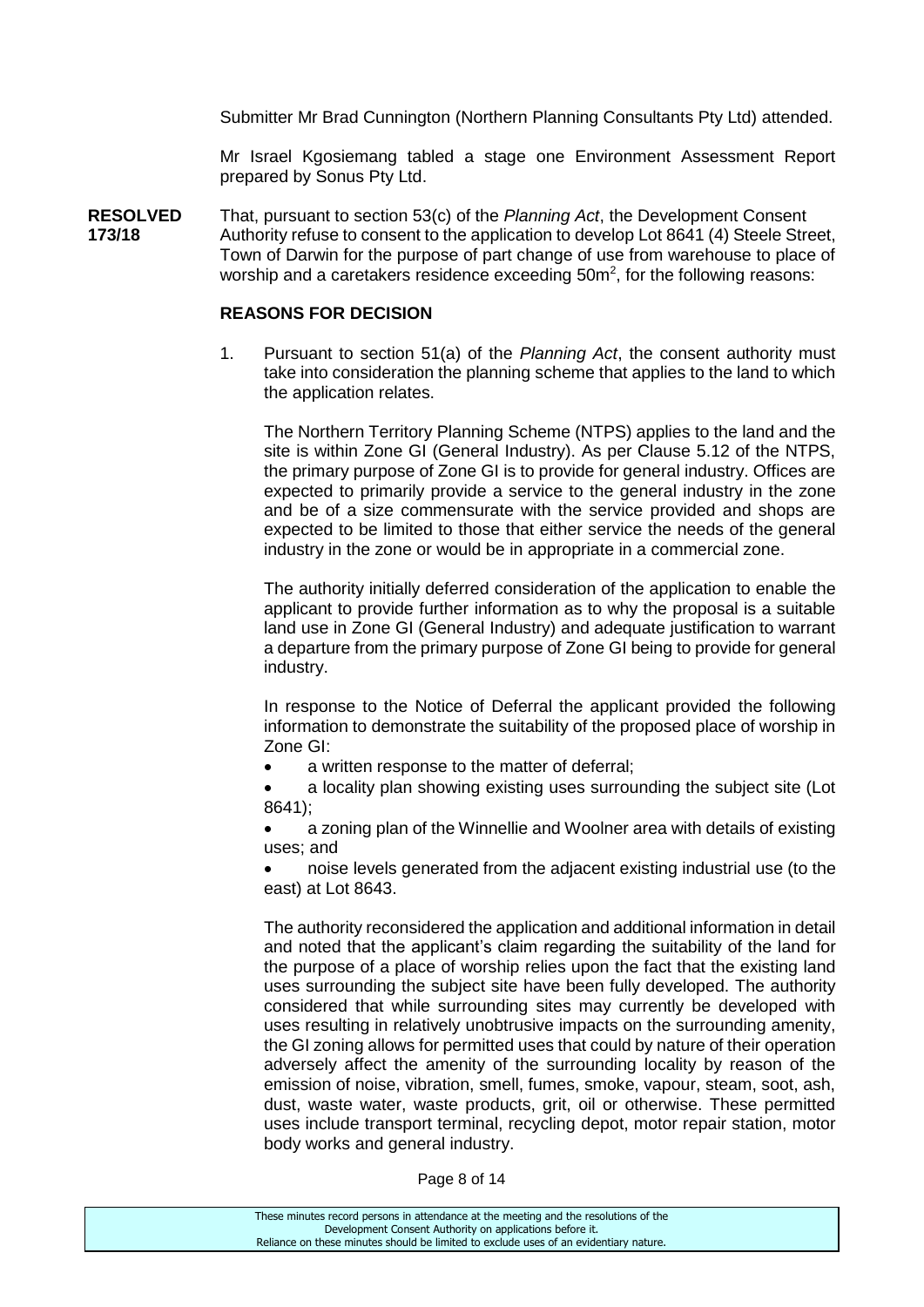The authority noted the 'Stage One Environmental Noise Assessment' prepared by Sonus Pty Ltd. which was tabled by the applicant at the meeting. The assessment states that the *building incorporates masonry walls, will only be used during limited day and evening time periods with no music played as part of the proposal. As such, the proposal is considered to be innocuous from an environmental noise perspective.*

The authority did not dispute that the potential noise generated from the proposed place of worship place would be at a level as to not cause concern to the surrounding industrial area, but were mindful of the reverse sensitivity issues that could occur from permitting a place of worship in an area that is surrounded, or has the potential to be surrounded, by general industry uses and their impacts such as those described above. The authority were also mindful of the Northern Territory Noise Management Framework Guideline recently released by the Northern Territory Environment Protection Authority (NTEPA) in that permitting a place of worship immediately adjacent to an existing general industry use could potentially subject the industrial use to investigation and enforcement of noise related issues under the NTEPA's applicable legislation.

In consideration of determining how the proposed place of worship provides a service to the general industry zone in which it is to be located, the authority noted that the applicant verbally advised that the proposed place of worship shall be used by the local employees working in the area, but that no further information to support this claim was provided by the applicant. Furthermore when questioned on the intended use and operation of the proposed place of worship, the applicant stated that it was for the use of a small community of worshipers with just ten (10) families likely to utilise the facility which would suggest that the facility would provide a limited service to the general industry zone.

Part 2 (Clause 4.0) of the Scheme lists a number of planning principles and framework to ensure that a use or development or proposed use or development is consistent with them. The Planning Scheme requires a consent authority to make determinations of development applications in a manner that, if not actively advancing those principles, is consistent with them or would not frustrate achievement of those principles.

Clause 4.1, provides planning principles and a land use framework map for the Northern Territory. Subclause (d) of this clause states that:

*The administration of this planning is to:* 

*(d) ensure development does not unreasonably intrude on or compromise the privacy of adjoining residential uses and ensures its own amenity is not compromised in the future***.**

The authority considered that the response provided by the applicant did not adequately address the amenity impacts of the proposed use within Zone GI. The reverse sensitivity issues for the proposed use remain as the amenity could be compromised due to the changing operations of the adjacent buildings to a number of more intensive uses permitted within Zone GI.

Page 9 of 14 The authority also noted that there is no area plan or planning scheme amendment to rezone the land currently proposed for this area. This suggests that it is not an area identified for land use change anytime in the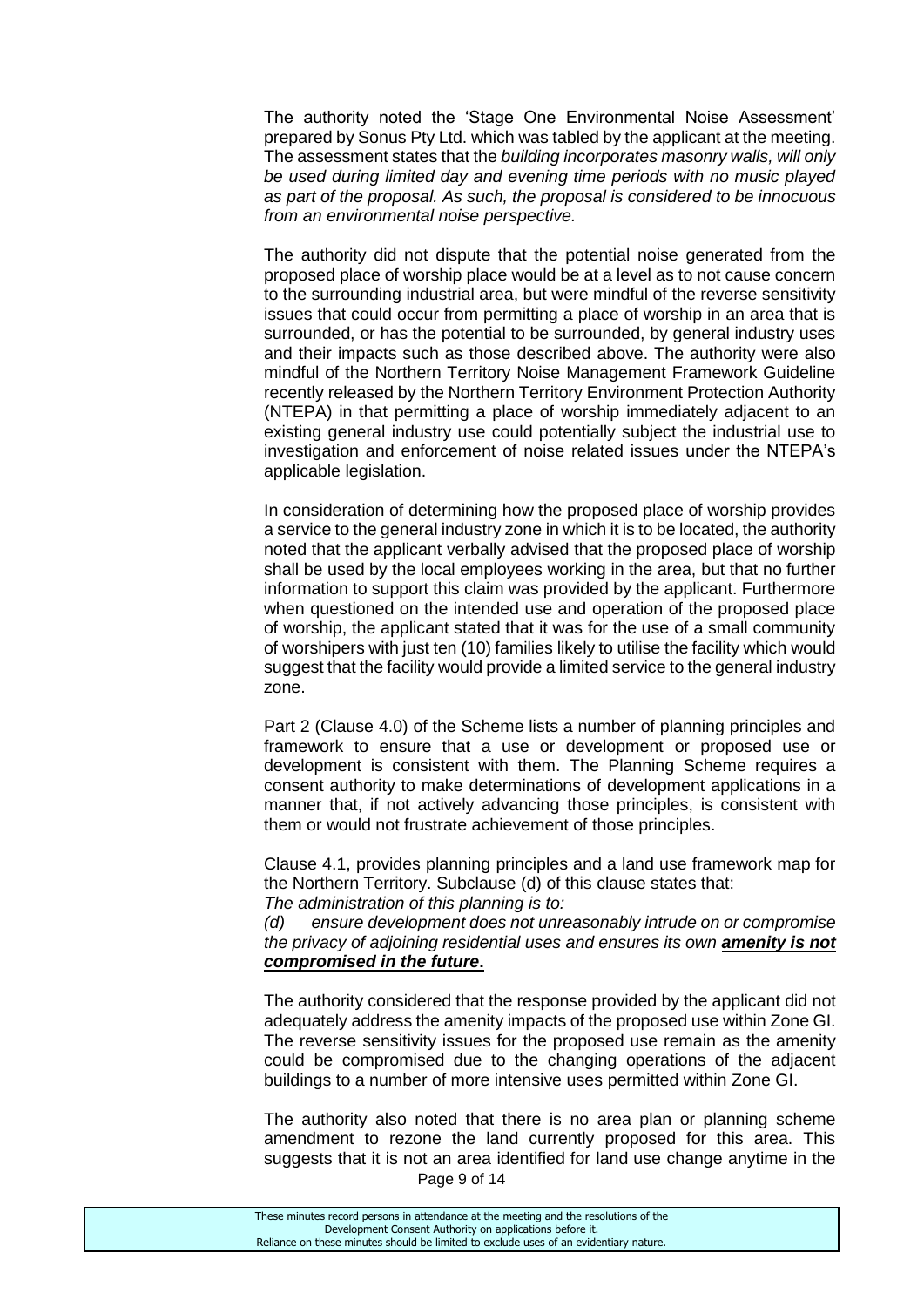near future and is expected to continue to provide suitable land for general industrial purposes, further confirming that a place of worship is not a suitable use within this location.

2. The proposal is compliant with Clause 6.5.1 (Parking Requirements) of the NTPS in that ten (10) car parking spaces were required and ten (10) spaces are proposed, but the parking layout presents a non-compliance with Clause 6.5.3 (Parking Layout) of the NTPS as the internal driveway widths in part do not meet the minimum dimensions and the traffic circulation relies on access through part of the existing warehouse which is secured by roller shutters.

While the report by Development Assessment Services (DAS) recommended supporting a variation to this clause due to it being considered minor in nature and an acceptable level of vehicle access expected to be achieved (which could be confirmed by inclusion of a condition precedent on any permit issued requiring submission of written confirmation from a qualified traffic engineer that the car parking spaces comply with the relevant Australian Standards), the authority considered that in the absence of any preliminary advice from a qualified traffic engineer or other suitably qualified professional, that the functionality of the parking layout remained a serious concern.

When questioned by the authority on the proposed car parking layout and whether or not the roller shutters could be removed to allow permanent access to the rear of the site, the applicant admitted that this had been considered but the removal of the roller shutters would likely result in building compliance issues in terms of meeting the requirements of the Building Code of Australia. The applicant added that they did not consider the proposed parking layout would cause any issues as it is to service a use that has a low patronage and is able to predict vehicular movements to such an extent as they know who will be attending and at what times. While a parking management plan was provided with the application to demonstrate the appropriate provision and management of car parking on the site, which could be endorsed to form part of any permit issued, the authority's concerns in relation to the suitability of the proposed parking layout and its functionality remained.

3. In addition to the proposed place of worship the original proposal also sought consent for a caretaker's residence exceeding 50m². The caretaker's residence was originally proposed with a floor area of 117m², which then reduced to 78.5m² in response to concerns raised by DAS. The authority noted that while an area of 78.5m² is identified on the plans, this area does not include a kitchen and is likely to utilise the areas shown as 'meeting room' and 'communal kitchen area' as an extension of the function of the caretaker's residence and therefore the floor area of the caretaker's residence is likely to be even greater than 78.5m². The authority noted that the latest amended plan provided by the applicant in response to the Notice of Deferral further reduced the floor area to 49.88m<sup>2</sup> in an attempt to comply with the permitted floor area requirement of 50m².

Page 10 of 14 In assessing the proposed caretaker's residence the authority noted that the layout tries to make use of the existing non-conforming internal arrangement which greatly exceeds 50m². The authority also noted that the proposed caretaker's residence does not include a kitchen, rather it relies on utilising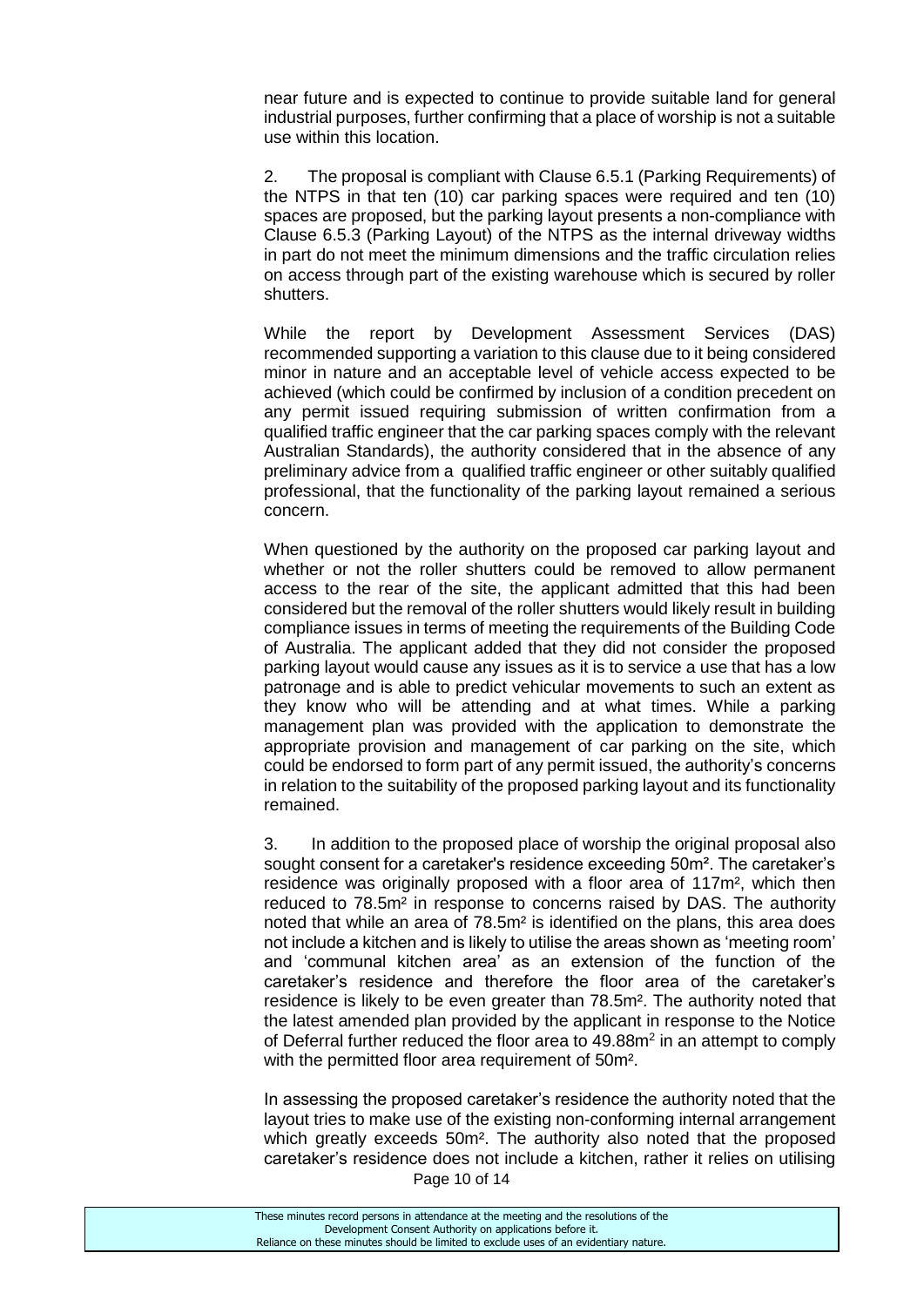a communal kitchen shared with the place of worship, and that the current layout does not include any living area or laundry. The authority determined that the proposed caretaker's residence, while currently shown with a floor area of 49.88m², does not meet the purpose of Clause 7.10.3 (Caretaker's Residence) for the following reasons:

 The definition of a caretaker's residence *means a dwelling which is ancillary to the lawful use of the land on which it is erected and which is used by the caretaker of the land.* Furthermore, the definition of a dwelling *means a building, or a part of a building, designed constructed or adapted as a selfcontained residence*. The authority considered that the proposed caretaker's residence consisting of two bedrooms, a walk-in-robe and a bathroom cannot be considered as a self-contained residence and as such it does not meet the definition of a dwelling and caretaker's residence.

The areas that were shown within the originally proposed 117m<sup>2</sup> caretaker's residence, still exist, but have been re-allocated as office and store rooms which realistically also form part of the caretaker's residence. If the caretaker's residence was proposed as it currently exists in its nonconfirming layout, it would have a floor area in excess of 130m² which cannot be supported by the authority as it is not appropriate to the site.

 Given the limited size of the proposed place of worship and that it proposes to operate for just 12 hours per week, the caretaker's residence has the potential to become the primary use of the land which is inconsistent with the purpose of the clause. The application fails to demonstrate how the proposed caretaker's residence would be ancillary to the lawful use of land.

 A caretaker's residence in excess of 50m² provides greater opportunity for families rather than individuals or couples to reside on the site. Given the location of the site in a GI zone, this is considered inappropriate as the surrounding uses are likely to negatively impact on the residents' amenity and the purpose of the clause requires that *the caretaker's residential use does not prejudice the use of the site or adjoining land in accordance with its zoning.*

4. Pursuant to section 51(e) of the *Planning Act*, the consent authority must take into consideration any submissions made under Section 49, and any evidence or information received under section 50, in relation to the development application.

Two public submissions were received in relation to the application. Of the two submissions received one submission was received under section 49(1) of the *Planning Act* and one late submission was received after the expiry of the exhibition period. The additional information provided by the applicant in response to the Notice of Deferral was also circulated to the submitters and additional comments were received from Northern Planning Consultants on behalf of the landowner of adjoining Lot 8643.

Mr Brad Cunnington of Northern Planning Consultants was present at the meeting and represented the proprietors of Penguin Ice which is situated immediately to the east of the subject site at Lot 8643 (2) Steele Street, Town of Darwin. Mr Cunnington explained that his client maintained their position explained in the written submission dated 3 July, and in the verbal representation made at the DCA meeting on 17 August 2018. Mr Cunnington provided the following additional comments:

 The noise report tabled by the applicant details an assessment of the suitability of the proposed use as a noise source with commercial and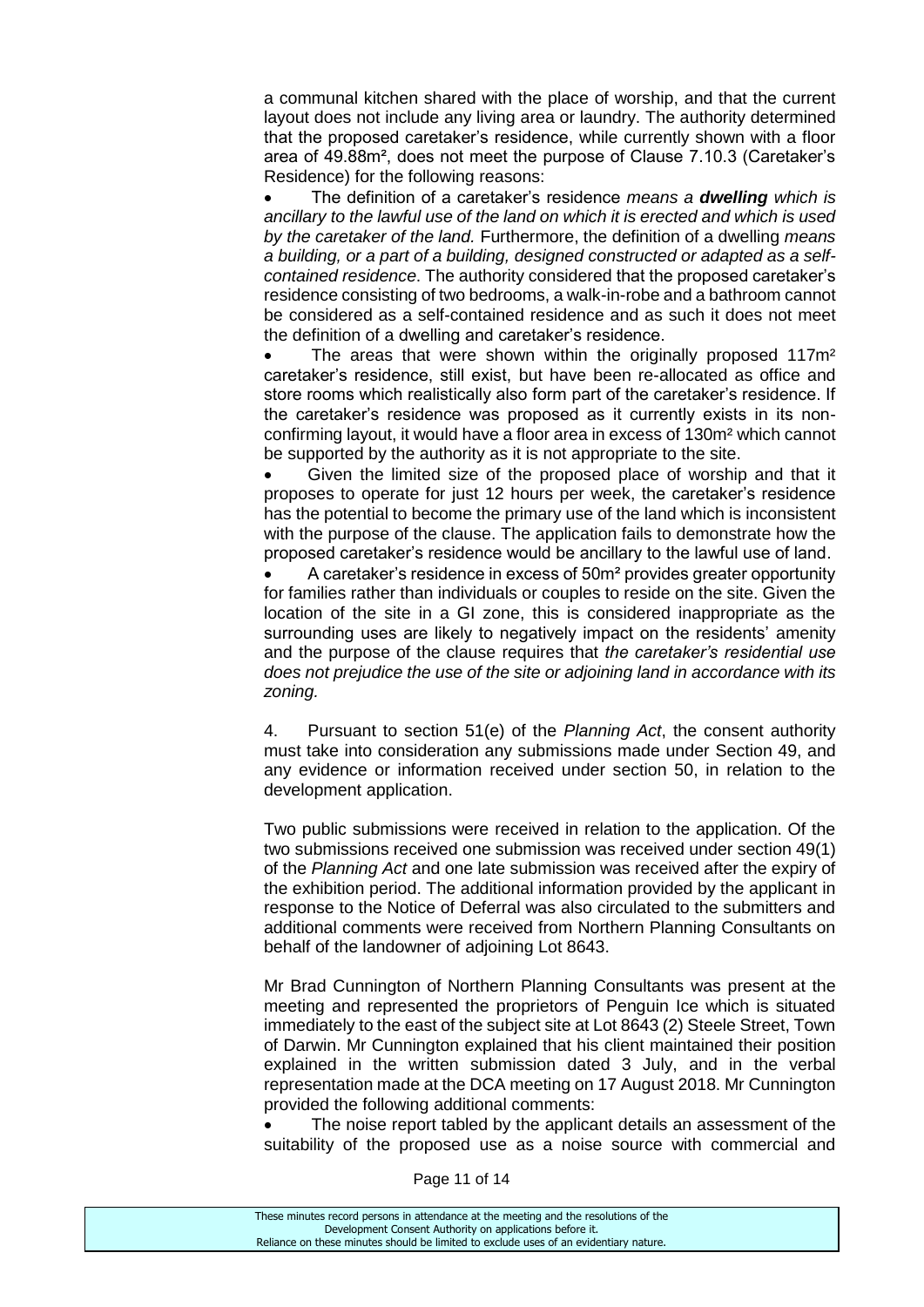residential receptors however the issue is suitability of the proposed use as a noise receptor due to the operation of the adjoining industrial use.

 The Northern Territory Noise Management Framework Guideline recently released by the Northern Territory Environment Protection Authority (NTEPA) provides that the recommended maximum assigned amenity noise level from an industrial noise source to a place of worship, to be taken internally and measured at times when the place of worship is in use, is 40dB(A). The 70dB(A) referred to in the applicant's submission as "acceptable Noise Levels within industrial area" relate to industrial – industrial interface only, not industrial – place of worship.

 The emphasis on limited hours of operation in the applicant's submission is irrelevant. A place of worship of any denomination is likely to function within a similar period, during which adverse amenity impacts from surrounding industrial properties can still occur.

 The applicant's assumption that the land uses surrounding the site are fully established and that the potential amenity impacts of these premises on the subject site are unlikely to change, is not appropriate.

The authority noted the signed petition in support of the proposal which was tabled by the applicant at the DCA meeting on 17 August 2018. The petition stated that there is currently insufficient places of worship for residents who embrace Islam as their religion and while there has been an increase in residents who are Muslim there had not been an increase in places of worship for residents to practice their faith. While acknowledging the comments made on the petition and the intended use of the proposed place of worship, the authority clarified that a place of worship as defined by the NTPS can be for the use of any religion and the application would be considered within that context.

In the written submission provided by Mr Cranley of Whittles Body Corporate for 6 Steele Street, concerns were raised regarding the provision of car parking and the potential for the proposed use to impact on adjacent land and the surrounding street network, and in particular the private property of 6 Steele Street. In response to those concerns the authority noted that in accordance with Clause 6.5.1 (Parking Requirements) of the NTPS the proposal requires 10 car parking spaces and 10 car parking spaces are proposed to be provided on site. The authority also noted however that the current parking layout proposed requires a variation to Clause 6.5.3 (Parking Layout) of the NTPS and this is discussed further in reason 2 above. In summary while sufficient car parking spaces are proposed on site, the parking layout does not meet the required standards and does not appear to be functional for its intended purpose.

The authority carefully considered the comments made within both the written and verbal submissions and has taken these comments into account when making its determination to refuse the application.

5. Pursuant to section 51(n) of the *Planning Act*, the consent authority must take into account the potential impact on the existing and future amenity of the area in which the land is situated.

The potential impact on the existing and future amenity of the area in which the land is situated has been discussed in detail in reason 1 above. In summary the authority considered that the proposed use of a place of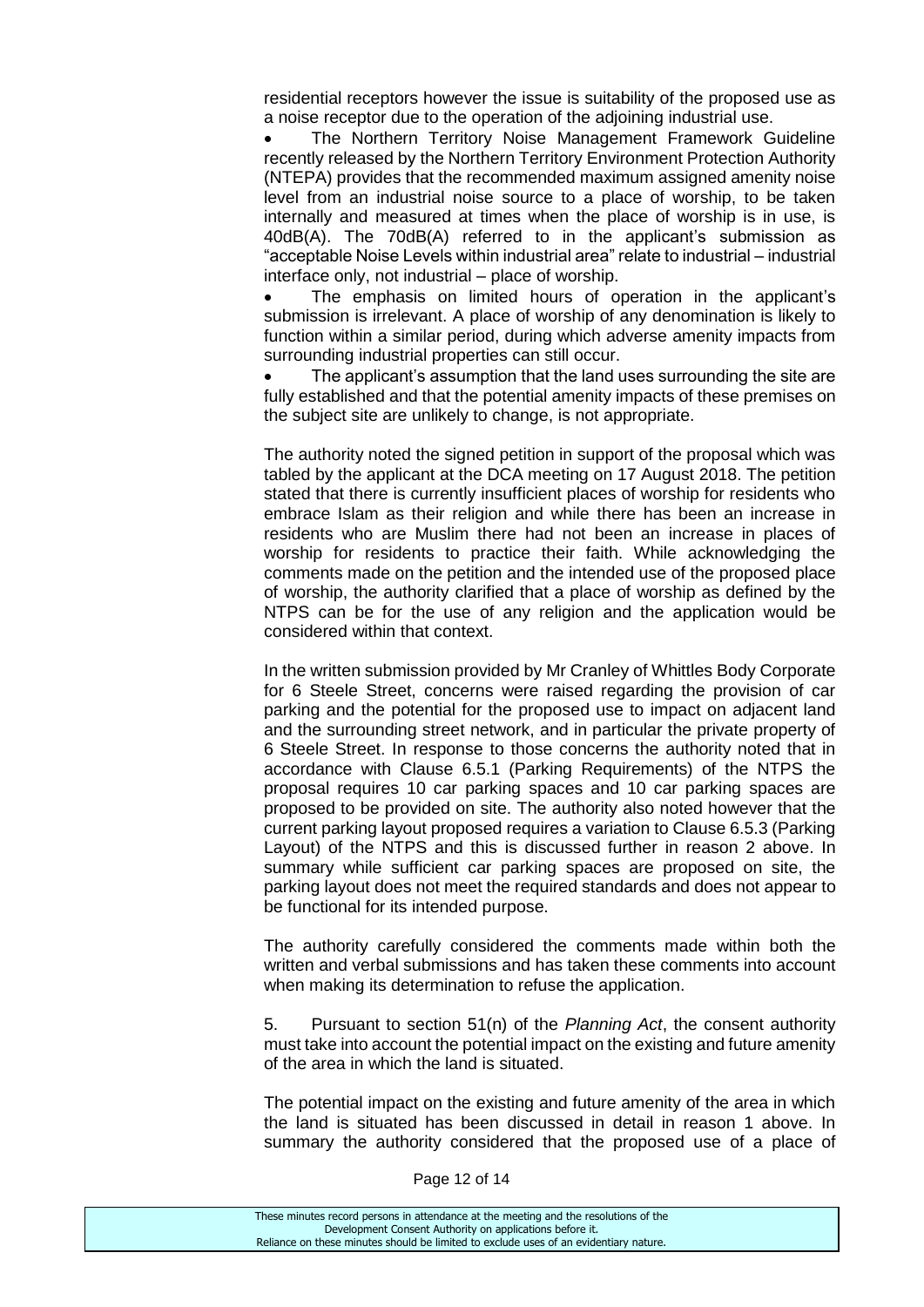worship in this location would adversely impact on, and be adversely impacted by, the existing and future amenity of the area.

**ACTION:** Notice of Refusal

## **ITEM 4 SUBDIVISION TO CREATE 513 LOTS IN TWO STAGES PA2017/0569 LOT 4873 (577) LEE POINT ROAD, TOWN OF NIGHTCLIFF APPLICANT NORTHERN PLANNING CONSULTANTS PTY LTD**

Pursuant to section 91(1) of the *Planning Act*, Mr John Gleeson a member of the Darwin Division of the Development Consent Authority declared a conflict of interest and was not present during and did not take part in any deliberation or decision of the Division in relation to this item.

Mr Brad Cunnington (Northern Planning Consultants Pty Ltd), Mr Tom Wright and Mr Aaron Organ (Ecology and Heritage Partners), Mr Chris Grimm and Ms Keely Hutton (Defence Housing Australia) and Mr David Bramley attended.

Ms Deborah Hall, Mr Andris Bergs and Ms Margaret Clinch (PLan) and other members of the public attended.

- **RESOLVED** That, pursuant to section 46(4)(b) of the *Planning Act*, the Development Consent<br>174/18 Authority defer consideration of the application to develop Lot 4873 (577) Lee Point **174/18** Authority defer consideration of the application to develop Lot 4873 (577) Lee Point Road, Town of Nightcliff for the purpose of subdivision to create 513 lots in two stages, to enable the provision of the following information which is necessary in order to enable the proper consideration of the application:
	- Advice from the NT Environment Protection Authority regarding the outcome of the Environment Impact Statement being considered for the development.
	- Advice regarding the intended arrangement for the future management of stormwater infrastructure in Zone CN.

### **REASONS FOR THE DECISION**

- 1. Pursuant to Section 46(4)(b) of the *Planning Act*, the consent authority may defer consideration of a proposal to allow the applicant to provide additional information it considers necessary to enable the proper consideration of the proposal and its impact on the site and surrounding area. Pursuant to Section 51(g) of the *Planning Act*, the consent authority must, in considering a development application, take into account that if a public environment report, and or environmental impact statement has been prepared or is required under the *Environmental Assessment Act*, in relation to the proposed development, the report or statement and the results of any assessment of the report or statement under the Act. The consent authority is awaiting advice from the NT Environment Protection Authority in relation to the assessment which is currently being carried out under the *Environmental Assessment Act.*
- 2. Pursuant to section 51(m) of the *Planning Act*, the consent authority must, in considering a development application, take into account the public utilities or infrastructure provided in the area in which the land is